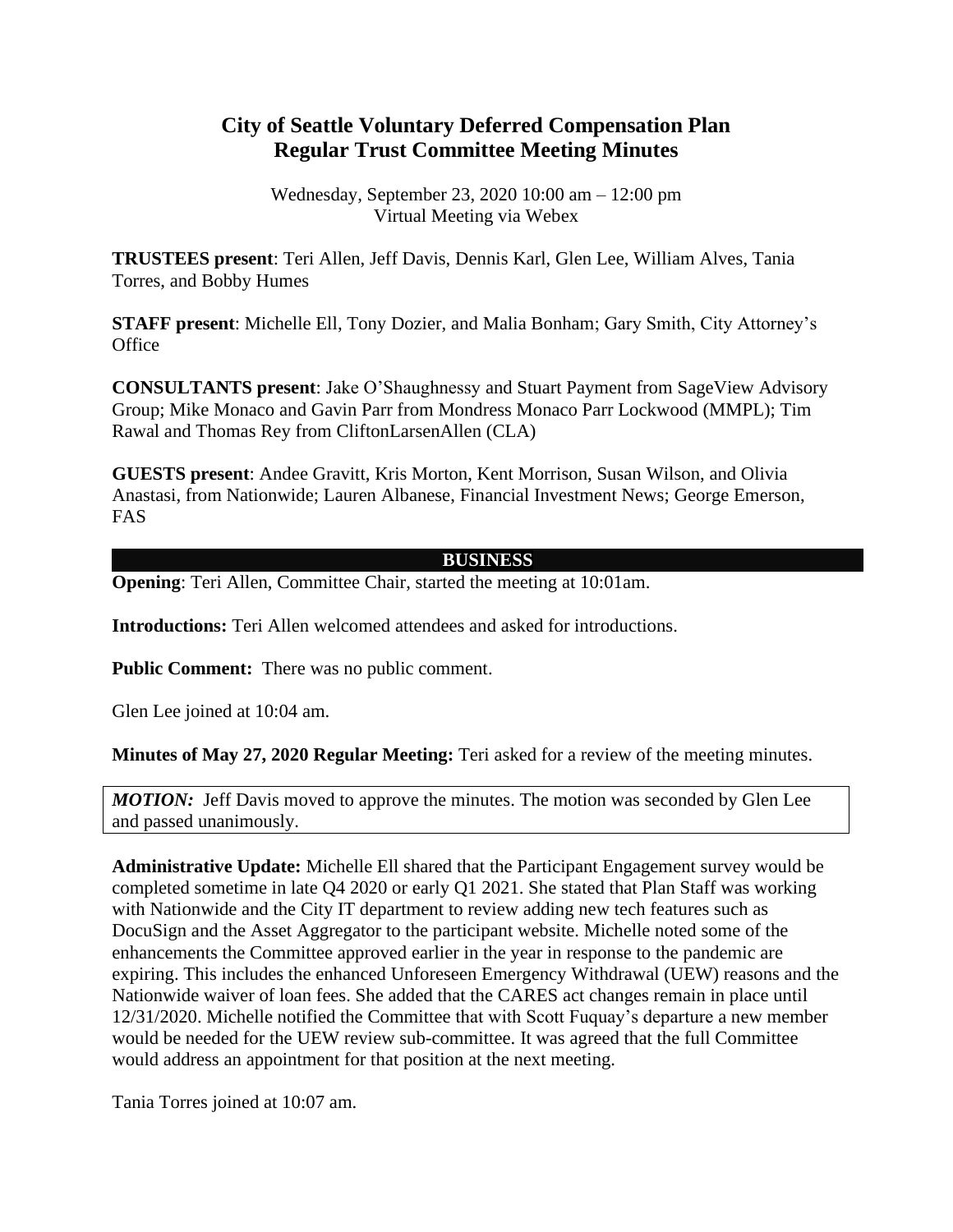**2019 Audit Review:** Thomas Rey from CliftonLarsenAllen reviewed the plan's financial statements as of December 31, 2018 and 2019, discussed the audit findings, and stated that the auditors were presenting a clean, unmodified audit opinion with no noted exceptions or significant management concerns.

**Nationwide Q2 2020 Update:** Andee Gravitt reviewed Nationwide's Q2 2020 report for the Committee. She stated that contributions were down in Q2, but that this is likely a result of the fact that Q1 included an extra paycheck and approximately \$4,000,000 in retroactive contributions. She noted there was a significant decrease in withdrawals for Q2 and that approximately \$2,280,000 of the withdrawals were CARES Act related (including a total of 54 CARES Act withdrawals) which is much less proportionally than she has seen for other plans.

**Investment Advisor Contract Extension:** Michelle stated that she expected the RFP for the Investment Advisor will be completed by mid-October, with the plan being for the winning bidder for the Investment Advisor contract to be selected at the November Committee meeting. She requested that the Committee temporarily extend the existing Sageview contract until that RFP is complete and the new contract for investment advisory services is in place. The Committee discussed the possibility that unforeseen circumstances might interfere with the selection process, and potential methods to ensure that an investment advisor is in place continuously regardless of the timing of the selection. Jake O'Shaughnessy stated that SageView would be willing to extend its contract on a month-by-month basis at its current fee (prorated to a monthly amount), with a 30-day termination clause, to allow the Committee additional time if needed to complete the selection process. Mike Monaco discussed the Committee's ability to enter such a contract extension, subject to termination at any time but without a fixed end date.

*MOTION:* Bill Alves moved for the Committee to approve a month-by-month extension of the existing SageView contract, with a 30-day termination clause, and fees payable at the same rate as under the current contract but on a prorated monthly basis. The motion was seconded by Glen Lee and passed unanimously.

Bobby Humes joined at 11:09 am.

**Market Overview and Executive Summary:** Jake O'Shaughnessy presented the Q2 2020 market overview stating that while the second quarter of 2020 saw equity markets recover much of their losses from Q1, overall GDP fears in the U.S. didn't entirely disappear after the COVID-19 induced economic slowdown. Jake notified the Committee that the Hotchkis & Wiley Small Cap Value I fund continues to underperform. The Committee discussed placing that fund on watch status pursuant to the terms of the plan's investment policy and asked Jake to have SageView review and present potential replacements for consideration at the next Committee meeting. Jake informed the Committee that the Galliard Stable Value fund has been in the put queue for a year and that therefore the Committee could now replace the fund at full book value. However, he stated that SageView also has reviewed the Galliard Fund and found that it continues to perform well – particularly the competitive participant crediting rate and strong market-to-book value position of the fund. Jake stated that the Committee could continue to monitor the fund at this time, adding that he could arrange for the Committee to hear from the